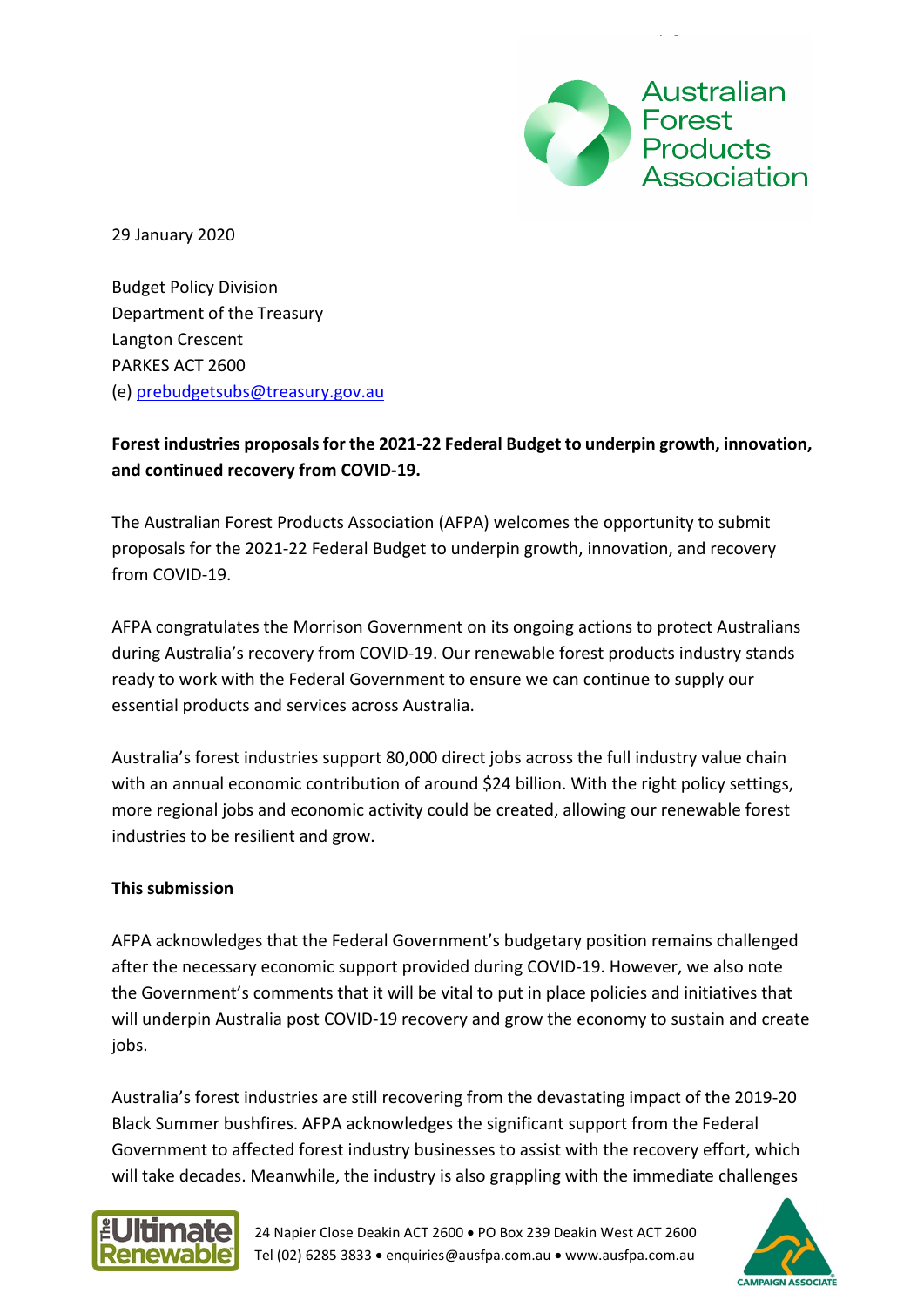arising from China's suspension of log exports from Australia. Some of the proposals in this submission are aimed at helping mitigate the significant impact of this trade disruption.

AFPA is pleased to submit the following recommendations in response to the Federal Government's invitation to provide submissions to inform the 2021-22 Federal Budget. These recommendations are targeted at proposed policies and measures to provide domestic industry growth and innovation opportunities.

• **Request for \$100 million of Government funding over 4 years for a new 'National Institute for Forest Products Innovation'.**

There is an opportunity to further add to the Government's '*One Billion trees for jobs and growth*' Plan in the area of research and development (R&D) in a manner which will assist the Government in growing the agriculture, fisheries and forestry sector to \$100 billion by 2030.

Over the past decade the CSIRO and State Government forest agencies have largely abandoned in-house forest industries R&D, and the impact of this decline is now being starkly felt. In everything from bio-materials to gaining greater productivity from our native and plantation forests, to supporting social purpose, to creating breakthrough higher value products from woody residues, the R&D which would open significant innovation, upside potential and generate new jobs is no longer happening on our shores to the extent it should.

Annual funding of R&D investment in Australia has fallen from around \$104 million a decade ago to less than \$20 million today. Over the same period the number of researchers, technical and support staff working full time in forest product industries R&D has also plummeted from more than 700 to just a few dozen.

The Government is to be congratulated for starting to grapple with this crisis in recent years through the funding of the '*National Institute for Forest Products Innovation'* (NIFPI) centres, in Mt Gambier, Launceston and now Gippsland. Twenty-nine projects were funded across the Mt Gambier and Launceston centres (none have been commissioned yet in the newly announced Gippsland centre). The \$2 million in Commonwealth funding matched by \$2 million in State funding for the Launceston and Mt Gambier NIFPI centres generated some \$17 million in R&D by leveraging industry contributions. This success illustrates the demand which exists in Australia.

Forest & Wood Products Australia (FWPA) focuses on funding research but does not employ researchers in house and has certainly noticed the serious decline in researcher numbers to undertake the necessary R&D.

Our competitor forestry nations such as New Zealand and Canada have established forest value chain R&D agencies which are co-funded by Government and industry. They are delivering large breakthroughs for those countries, making their industries more efficient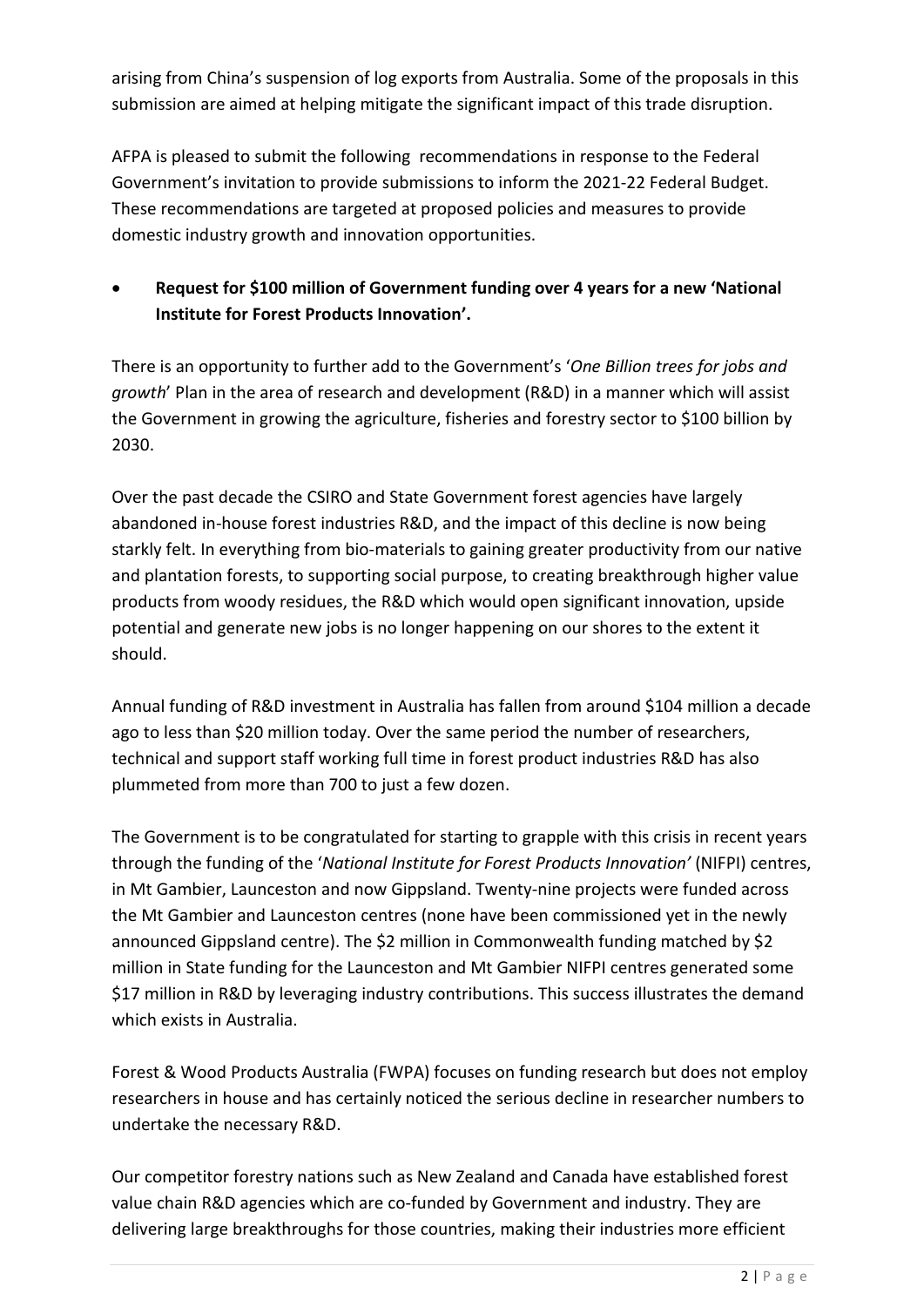and more profitable. This is essential in a globally traded product such as wood derivative materials to secure the future of forest product industry workforces. In New Zealand, the forest research centre is called SCION, based in Rotorua with an annual budget of \$52.5 million. In Canada, the equivalent body is FPInnovations, housed in several centres in different provinces and with an annual budget of \$72.5 million.

AFPA proposes that Australia needs a research agency of a comparative scale, building on the existing Launceston centre. Proposed Federal government support of \$100 million over four years would leverage matching forest product industry funds to establish a new \$200 million NIFPI centre.

This proposal is supported by the 2019 ACIL ALLEN report, commissioned by the Research and Development Corporations, *'Agriculture a \$100B sector by 2030?*'. This report postulates four major potential drivers for growth to enable the meeting of the \$100 billion target. Driver 2.2 in the Report, "Investing in off-farm R&D – creating value up the chain", says: *"Developing new uses for products helps to diversify the agricultural sector and allows the sector to better withstand uncertainty and a changing environment. Value add is a significant contributor to the agriculture and food industry."* (p.15)

FWPA recently commissioned a [meta-analysis of benefit-cost assessments](https://www.fwpa.com.au/resources/reports/market-access/1988-a-meta-analysis-of-benefit-cost-assessments-for-australian-forest-and-wood-products-rd-e-investments-pre495-1920.html) for Australian forest and wood products R&D investments over the past 15 years. This report found that the average benefit-cost ratio for these assessments to be 5 to 1. Investments in the wood processing and manufacturing area of the forest industry performed even better, with an average benefit-cost ratio of 15 to 1.

**Recommendation: The Government commit \$100 million for a new 'Australian Institute for Forest Products Innovation'.**

• **Request for Government support for our timber product exporters and domestic manufacturing sector to mitigate impact of China's suspension of Australian log exports.**

#### Overview

In recent months China has formally suspended log exports from Australia, citing phytosanitary concerns, with no indication of when trade may resume.

It is important to recognise that the Australian log export market is largely distinct to the domestic log processing sector, and the resource is not interchangeable. Every tree that is harvested is made up of a mix of higher quality sawlog, lower quality sawlog, pulplog, and woody residues. All these need a market (either domestically or via export) for the industry to operate. Especially in the lower quality products, there is insufficient scale in plants in Australia to process the materials which forest operations generate.

Generally, our sawmills are either not optimised to process this lower grade material, or not able to handle the volumes. Of the sawlog intended for export to China, some of this could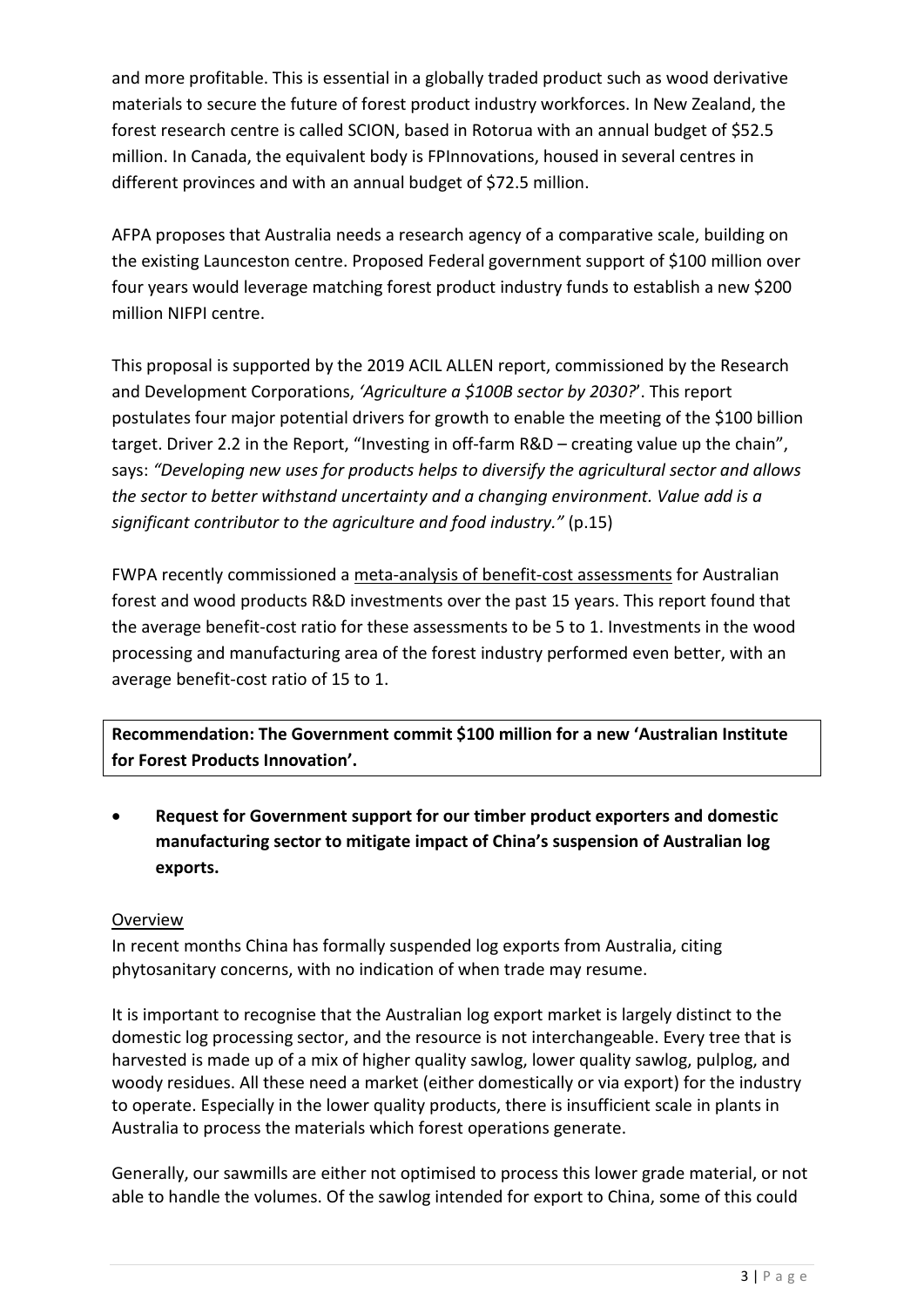be used by sawmills within economic haulage distance, however the stranded volumes far exceed what those mills could process.

What this means is that while our domestic processors continue to face log shortages over the coming years and decades, particularly after the Black Summer bushfires, there is currently little capacity to pivot the resource that was being exported to China to the domestic sector.

AFPA and log exporters have worked closely with the Department of Agriculture, Water and Environment to develop a comprehensive package of reforms to phytosanitary processes that we hope will address the Chinese Government's phytosanitary concerns and allow for the resumption of the log trade as soon as possible.

China is Australia's biggest export market for logs and woodchips, accounting for 92% of total roundwood (logs) exports and 62% of total woodchip exports in 2018-19. Whilst a component of the logs that were being exported to China can be diverted to Australian processors, the vast bulk cannot be viably processed domestically and there is limited capacity to find alternative export markets.

As the trade freeze drags on, there is increasing concern that, even after all phytosanitary concerns are addressed, this suspension may continue for months or even years, creating devastating impacts across the supply chain, impacting tens of thousands of jobs including the domestic processing due the interconnected nature of the supply chain.

#### Boosting domestic manufacturing capacity to process some logs currently exported

The prospect of the China log trade suspension lasting several months or even years, and potentially spreading to other forest product exports, requires short and longer term solutions to support the domestic manufacturing sector to utilise more of the resource that is currently being exported.

Unlike other agricultural commodities, there is very little short-term capacity to diversify forest product exports away from China, either internationally or domestically. However, longer-term initiatives could assist in growing domestic processing opportunities to use a far greater proportion of the materials currently being exported.

AFPA has consulted members across the supply chain to assist policy makers by identifying a raft of short and long-term initiatives that have the potential to address critical resource challenges facing bushfire-affected mills, fast-track the development of new and innovative manufacturing opportunities, and expand the processing capacity of existing mills.

Combined, these measures have the potential to turn a crisis into a job-creating, manufacturing-boosting opportunity that will turbocharge the forest products sector's innovation program and deliver on the vision of the Federal Government's National Forest Industries Plan. These include:

- Urgent Government support to address the immediate impacts that the trade suspension is already having on the supply chain, such as contractors being stood down as harvesting operations are deferred.
- Support for domestic processors to accelerate their production capacity growth plans and ability to process smaller logs into new products, including engineered wood products.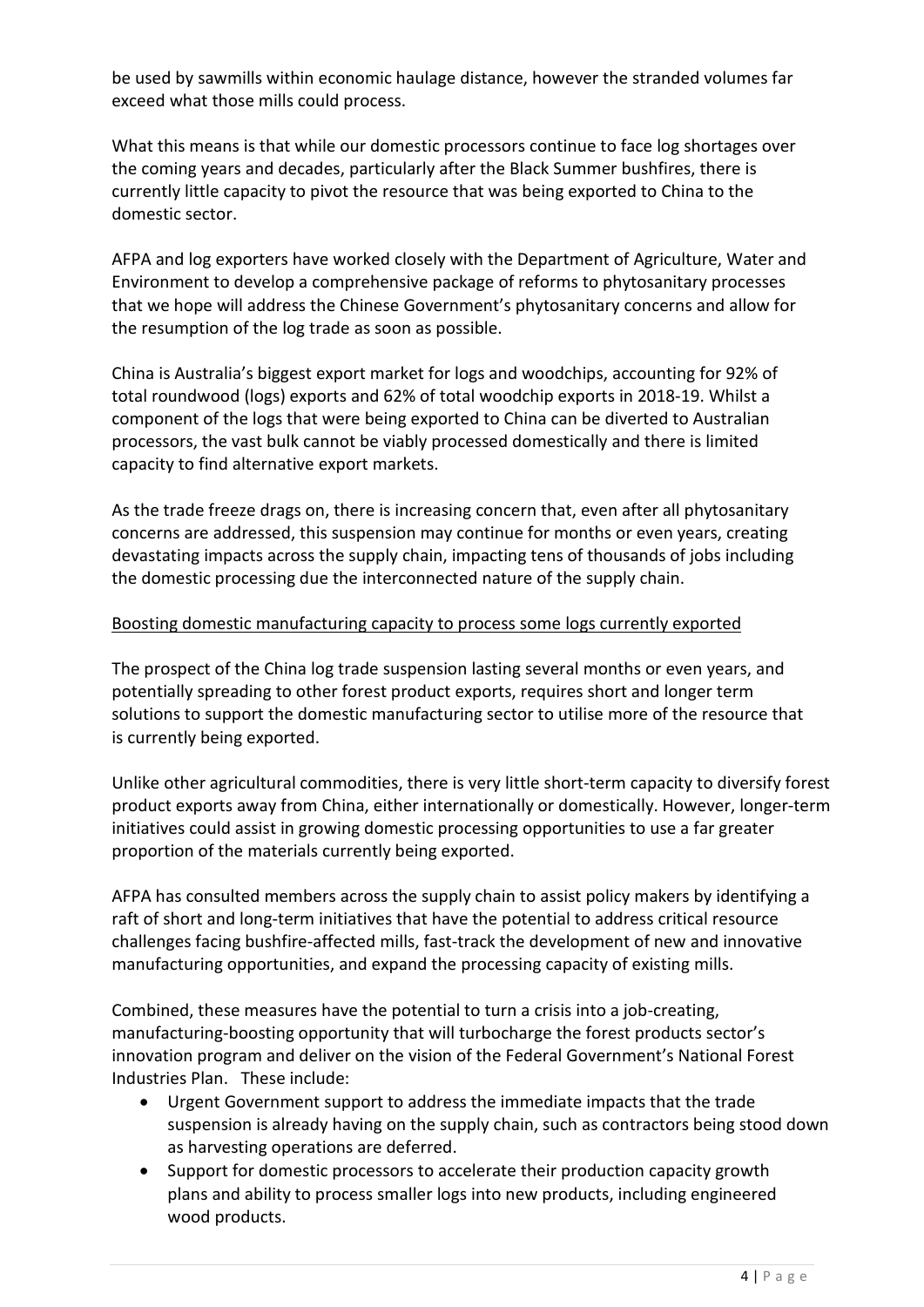- Support for new manufacturing capacity to process significantly more hardwood and softwood non sawmill quality logs domestically. (eg pulp mills, panels plants, bioenergy facilities).
- Upgrading existing road and rail infrastructure to make it more cost-effective to transport logs (and other commodities) longer distances. This could include:
	- a. Improving rail infrastructure including at strategic intermodal terminals to facilitate rail freight of logs and other commodities.
	- b. Optimising truck routes and capacity (e.g. fast-tracking new A double routes and bridge upgrades).

### Export market expansion and diversification

AFPA welcomes the recent Federal Government \$72.5 million *Agri-Business Expansion Initiative* as an important first step in helping agricultural commodities affected by China's trade suspensions. AFPA also supports the Federal Government's ongoing efforts to restore the trade relationship with China, which we hope can resume as soon as possible. In the meantime, we request support from the Federal Government to expand existing markets and to access new markets.

Aside from China, Australia has a range of valued trading partners internationally. Our industry works hard to maintain market access in these highly competitive markets, and in the past two years AFPA has led industry delegations to Japan (Australia's second-largest wood products export destination in 2018−19, with \$537 million of total exports) with the support of the Department of Agriculture, Water and Environment.

While these have been valuable exercises, our industry would benefit considerably by having a dedicated trade officer in either Tokyo or Beijing to provide ongoing support to our industry in these vital export markets and support a more strategic approach to our market access activities.

AFPA seeks support to develop alternative export markets across log, woodchip and sawn timber products such as India, Japan, Korea, Indonesia and Vietnam, such as through Ministerial trade missions, reducing non-tariff trade barriers and supporting marketing efforts.

As a member of the National Farmers Federation, AFPA supports the initiatives proposed by the NFF in its budget submission to boost market development and diversification funding for the agriculture (and forestry) sector, and reducing the cost of our domestic supply chains that acts as a competitive disadvantage for Australian agriculture.

**Recommendation: Establish a manufacturing innovation fund to boost Australia's domestic wood processing capacity to process more of the logs that are currently exported.**

**Recommendation: The Government commit funding to support our forest product exporters to access new markets and grow existing international trade markets, including the allocation of a dedicated Department of Agriculture, Water, and the Environment (DAWE) trade officer in Asia to assist Australian forest industries with market access and opening new export opportunities in the region.**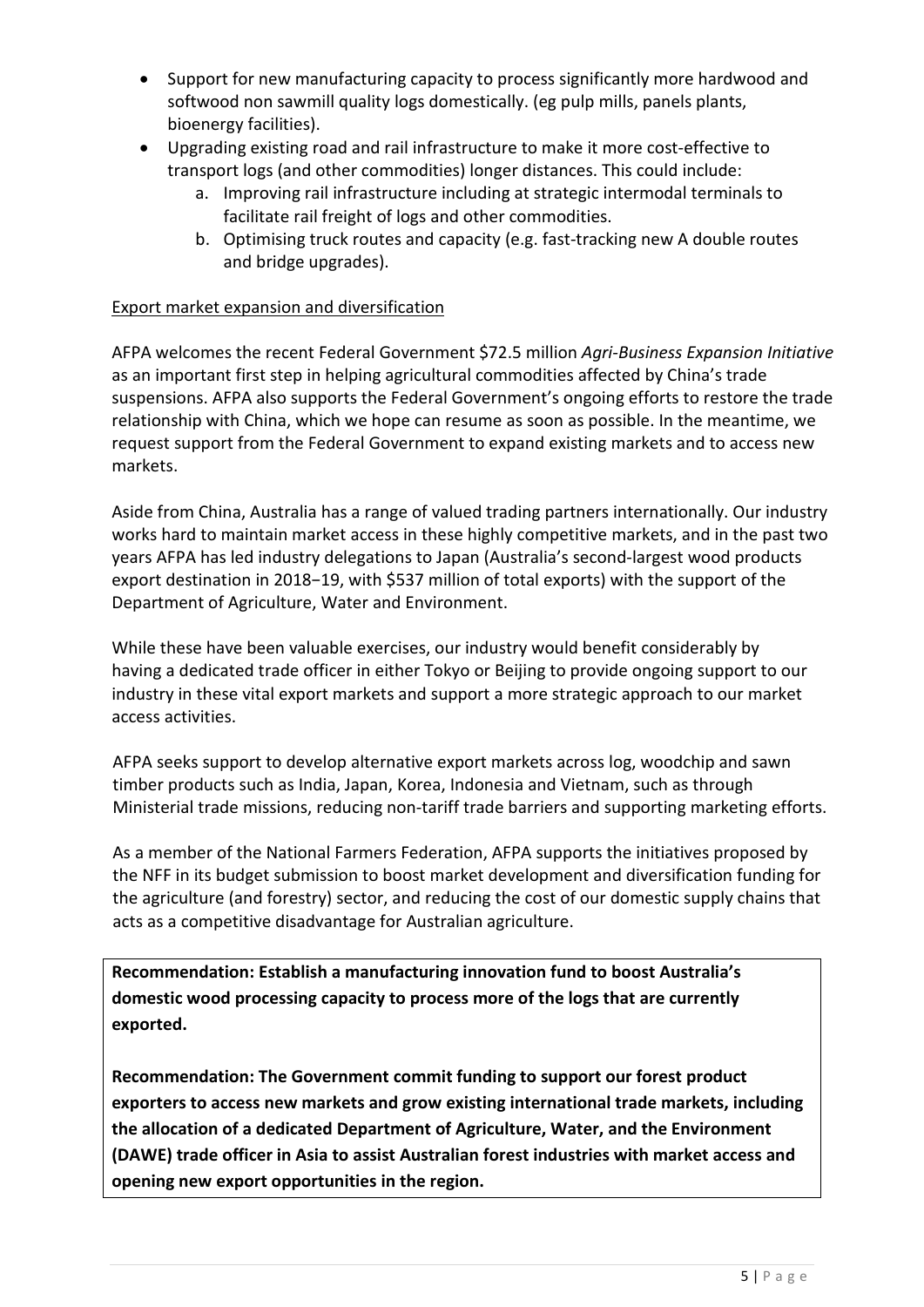# • **Removal of the cap on voluntary matching forest industry R&D funding**

The forest and wood products sector is the only agricultural sector with an artificial cap that limits access to the full 0.5% of Gross Value of Production (GVP) in voluntary matching R&D funding. The cap is specified in the *Forestry Marketing and Research and Development Services Amendment Regulation (2015).*

Industry has demonstrated its willingness to support R&D through the fact that the matching funding ceiling has been quickly reached in each year since it has been applied.

**Recommendation: The Government to change the regulation and remove the cap on voluntary matching forest industry R&D funding.**

# • **Fund the remaining two Regional Forest Industry Hubs (at Eden NSW and NT)**

In 2019, the Federal Government announced it would establish nine Regional Forest Industry Hubs (Hubs). Hubs are existing aggregations of plantation and managed native forest as well as associated wood fibre processing and manufacturing facilities.

The Government has allocated around \$1 million for each of the nine initial Hubs over 2-3 years, which has enabled these forestry regions to deploy resources in a range of ways to plan for the strategic growth and innovation of their industries. The hub model is proving very successful in turbo-charging the planning and collaboration that AFPA envisaged. However, to date the Government has neglected to include two other key regional forest industry hubs (at Eden NSW and the NT) identified by industry.

Ensuring all major forestry regions are included in the Hubs rollout is vital to ensure that the plantation expansion is distributed in all States and the Northern Territory, and that the additional timber will therefore support downstream businesses and grow jobs in those regions.

**Recommendation: The Government commit an additional \$2 million to fund the remaining two Regional Forest Industry Hubs (at Eden NSW and the NT).**

• **Government to invest in a \$5 million community education program on Australia's sustainable native forestry industry to raise awareness about where our timber comes from and how our multiple-use forests are managed.**

Australia's renewable forest industries lead the world for sustainability, innovation, and quality products. However, there is a lack of community understanding about the sustainability of Australia's forest industries, and the essential role they play in supplying the timber and paper products Australians love, and the 80,000 direct jobs they support across Australia.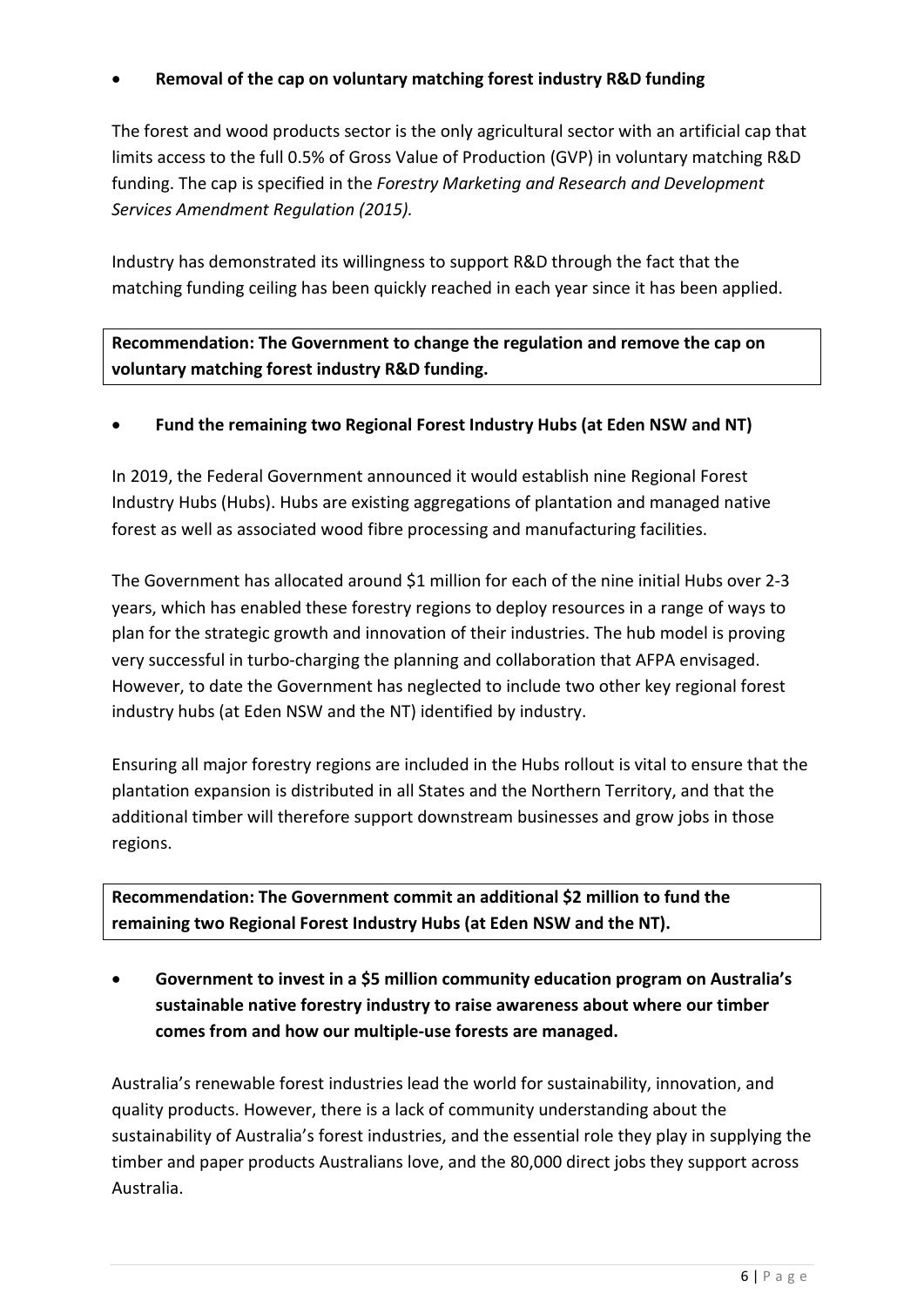Australia is the seventh most forested country in the world, with 132 million hectares of natural forest. Less than 0.06% of that is harvested for timber each year. To put that in context, that is the equivalent of just 6 trees out of every 10,000, and the forest is then regenerated and regrown after harvest by law.

There are a lot of misconceptions about how our modern forest industries operate, particularly around the sustainable management of the native forest estate. AFPA and the forest industries have been working positively with the Department of Agriculture's forestry division and our RDC, Forest & Wood Products Australia (FWPA), on developing the messaging to better convey this message. However, without the level of resourcing to communicate these messages more broadly, we will not be able to raise community awareness about our sustainable forest industries.

We are seeking a commitment of \$5 million from the Federal Government to support Australia's forest industries to develop and disseminate a national community education campaign about the environmental benefits of Australia's sustainable native forest industries and the vital role they play in our communities.

**Recommendation: The Government commit \$5 million over 2 years to support industry to deliver a national community education campaign to raise public understanding about Australia's sustainable native forest industries.**

• **Earmark \$80 million specifically for new CSF projects with multiple benefits, such as forest plantation and farm forestry projects, to support the delivery of the Government's** *Growing a Better Australia – [A Billion Trees for Jobs and Growth](https://www.agriculture.gov.au/forestry/publications/growing-better-australia)* **commitment**

Australia's forest plantations are a renewable and sustainable resource that can store carbon dioxide  $(CO_2)$  as they grow, and continue to store carbon as wood, paper and bioproducts and for many years. New plantations also underpin regional employment, economic activity, environmental and social outcomes.

Forest plantations provide more than 80% of the wood fibre and timber for our national forest product industries. Unfortunately, investment in new plantations in Australia has effectively been at a standstill for almost a decade and the gap between supply and demand is growing all the time.

Valuing the carbon stored in forest plantations via the Carbon Farming Initiative (CFI) and through the Climate Solutions Fund (CSF), formerly the Emissions Reduction Fund (ERF), is a way to kick start investment in new plantations in Australia. New forest plantations would store carbon for the Government (to offset against international emissions reduction targets) and provide urgently needed timber resources for our renewable forest industries.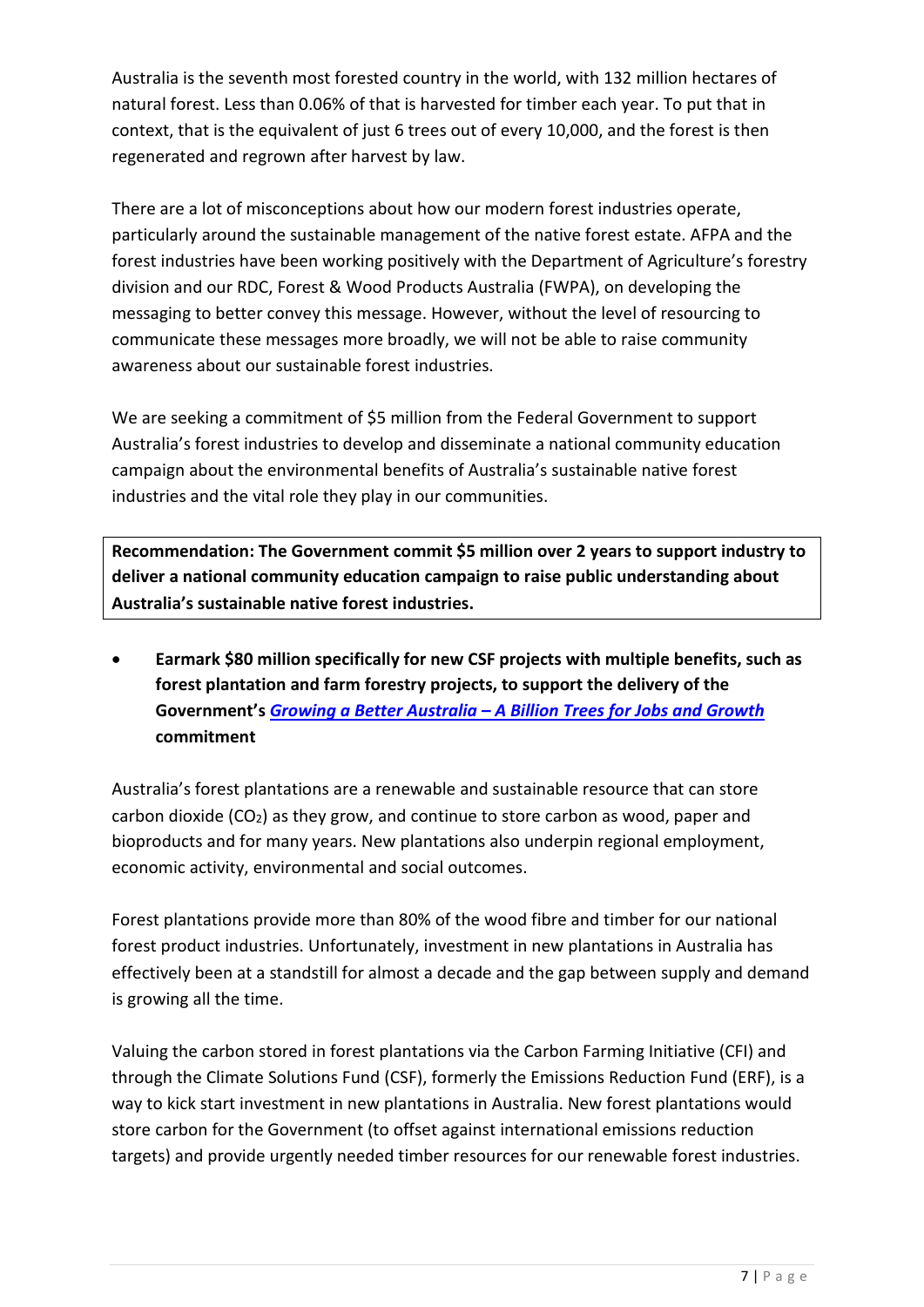AFPA welcomed the Federal Government's removal of regulatory barriers last year to enable production tree planting on farms and in plantations.

This change allows new plantation projects in areas over 600mm of rainfall to proceed with registration, if they are located in a region declared by the Minister for Energy and Emissions Reduction to be a 'exempt region where material risks to water availability are likely to be addressed'. To date, 4.5 of the Regional Forest Industry Hubs (only the South Australian half of the Green Triangle hub) have been declared exempt regions, but the others have not.

This policy change has paved the way for tens of millions of new trees to potentially be planted over the coming decade as these activities are now supported through the Government's Climate Solution Fund in several key forestry regions. AFPA recommends the Government declare the remaining hubs exempt regions to fully realise the benefits of this policy.

There is also an opportunity for the CSF to be broadened to incentivise not just carbon abatement projects but also projects that deliver multiple benefits. Plantation projects, for example, deliver employment and environmental benefits in addition to carbon sequestration.

The Climate Change Authority's (CCA) April 2018 [report](http://climatechangeauthority.gov.au/sites/prod.climatechangeauthority.gov.au/files/files/2018%20Reaping%20the%20Rewards/Final%20Report%20-%20Reaping%20the%20Rewards.pdf) to the Government, *Reaping the Rewards: Improving Farm Profitability, Reducing Emissions and Conserving Natural Capital,* recommended the Federal Government incentivise carbon abatement projects on the land that provide additional benefits such as biodiversity, economic and productivity gains. Expanding Australia's forest plantation estate and incentivising farm forestry projects are prime examples of carbon storage projects that deliver multiple benefits.

There are many environmental and soil conservation benefits of new trees in Australia's landscape. By careful planning, new trees can assist with reducing salinity; improving water quality; enhancing habitat restoration/revegetation (e.g. mine sites); continual improvement of soil management; and waste-water management.

**Recommendation: The Federal Government declare the remaining Regional Forest Industry Hubs as exempt regions to enable plantation projects in these hubs to participate in the CSF.**

**Recommendation: The Government commit \$80 million of CSF funds to specifically support new CSF projects that deliver multiple social, economic, and environmental benefits, including plantation forestry and farm forestry projects.**